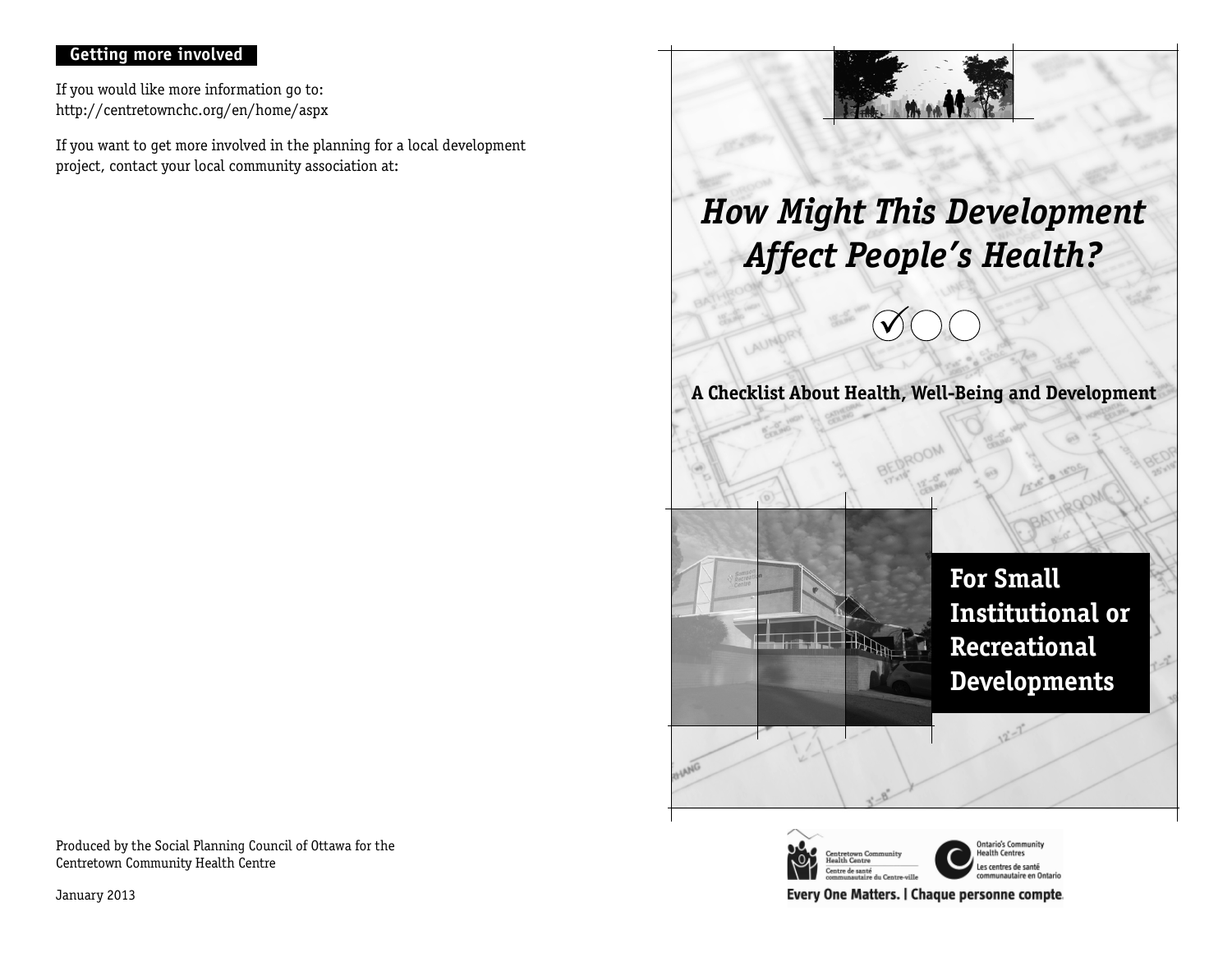#### **Introduction**

This checklist is for small institutional developments. It is one of a series of checklists intended to help you think about how developments planned for your neighbourhood will affect your health or the health of your neighbours.

We hope you will use the checklist to ask questions about how the planned development will affect health. You can also use the checklist to start a conversation with friends or neighbours about health and development.

## *Using the Checklist*

Review each health and well-being statement and evaluate the impact of the development using this scale:

For each question, choose one of the following scores:

- $\mathbf{A}$  = The development will improve this issue
- $(\mathbf{B})$  = The development could be changed to improve this issue
- $(\mathbf{C})$  = The development will make this issue worse

This checklist is for developments like a recreation centre or a school. The official zoning designations for these types of developments would be "Commercial Leisure Facility" (L1) or Small Institutional (I1).

Other checklists are available for other types of developments, such as small housing developments.

## *Summary — Institutional Development*

### **What grade will you give for each section?**

- $\mathbf{A}$  = The development will improve this issue
- $(\mathbf{B})$  = The development could be changed to improve this issue
- $(\mathbf{C})$  = The development will make this issue worse

|                                 | Grade |
|---------------------------------|-------|
| Supporting Healthy Lifestyles   |       |
| Safety                          |       |
| Improving the Local Environment |       |
| Encouraging a Mix of People     |       |

## **What are the most important steps that would improve the impact of this development on people's health?**

...........................................................................................................

...........................................................................................................

...........................................................................................................

...........................................................................................................

**What actions do you recommend?**

......................................................................................................................................................................................................................

...........................................................................................................

**What things about this development will be good for people's health?**

......................................................................................................................................................................................................................

...........................................................................................................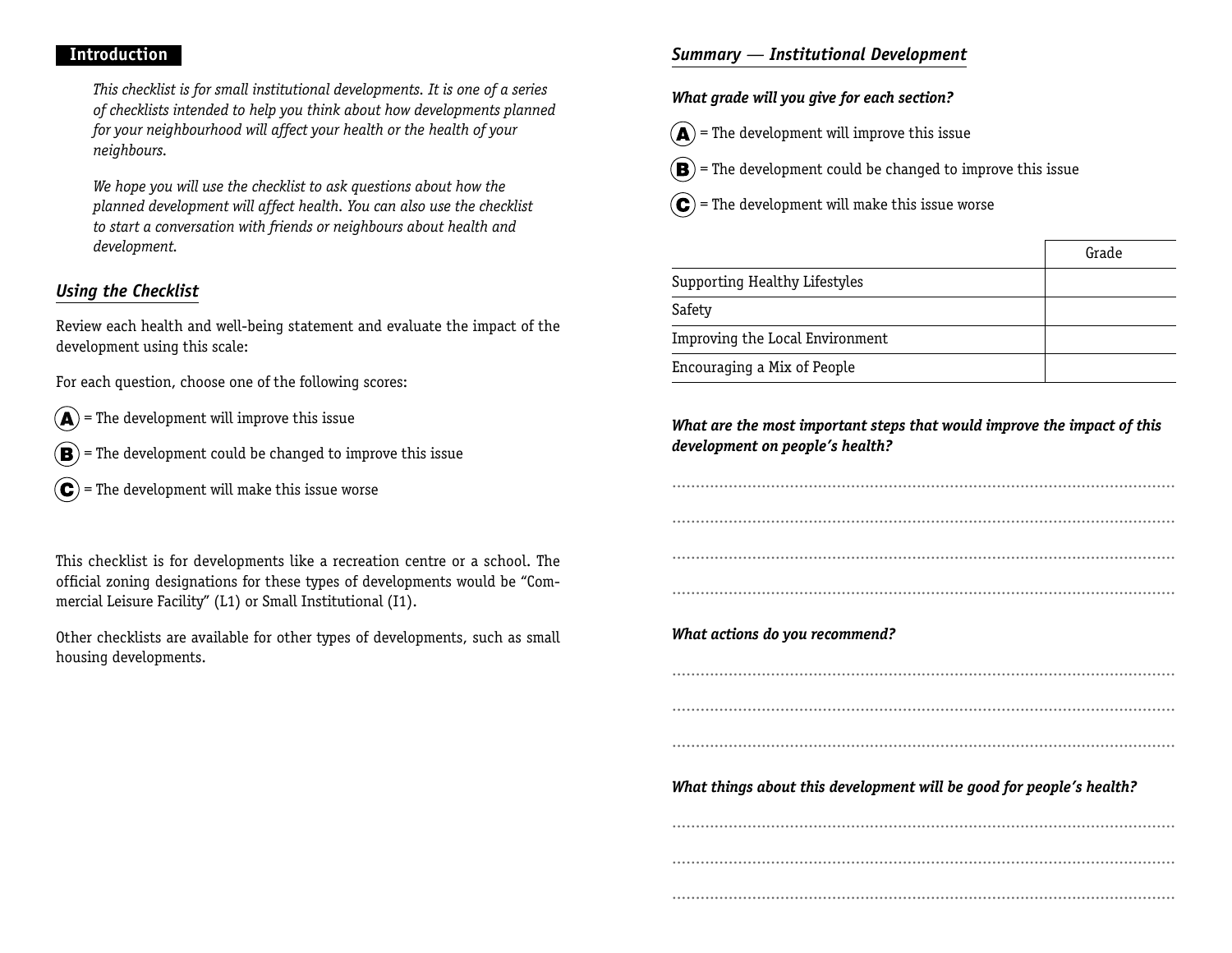

Record your final scores for each section, e.g. Supporting Healthy Lifestyles.

What are the four most important issues to improve this development's impact on people's health? You can also recommend specific actions to address the priorities.

Think about the issues you gave an "A". What are the most important things about this development which will be good for people's health?

# 1 **Supporting Healthy Lifestyles**

This section looks at how the planned development can support people to make healthy lifestyle choices.

| Will walking and cycling paths connect to public transportation?                 | $\left( $                     |
|----------------------------------------------------------------------------------|-------------------------------|
| Will the development add or improve a park or playground?                        | $(\textcolor{blue}{\bullet})$ |
| Will the development add or improve a swimming pool, a tennis<br>court or a gym? | $(\bigodot)$                  |
| Will there be space for a store or restaurant selling healthy food?              | $\circ$                       |
| Will there be a space for a community garden?                                    | $\left( $                     |
| Will there be space for compost bins?                                            |                               |

# 2 **Safety**

This section looks at how the development increases safety and plans to reduce injuries.

| Will there be slopes instead of stairs to make it easier for people to<br>walk in and out of the building?              |                           |
|-------------------------------------------------------------------------------------------------------------------------|---------------------------|
| Will there be no steep slopes on paths and sidewalks?                                                                   |                           |
| Will people walking or cycling to the building have to cross a parking<br>lot or too many driveways?                    | $\left( \bigcirc \right)$ |
| Will people have a clear view of what is going on when they are<br>outside and when they go in and out of the building? | $\circled{c}$             |
| Will this development improve a property which was run down or<br>unsafe?                                               |                           |
| Will there be a space for shovelled snow to be piled safely?                                                            |                           |